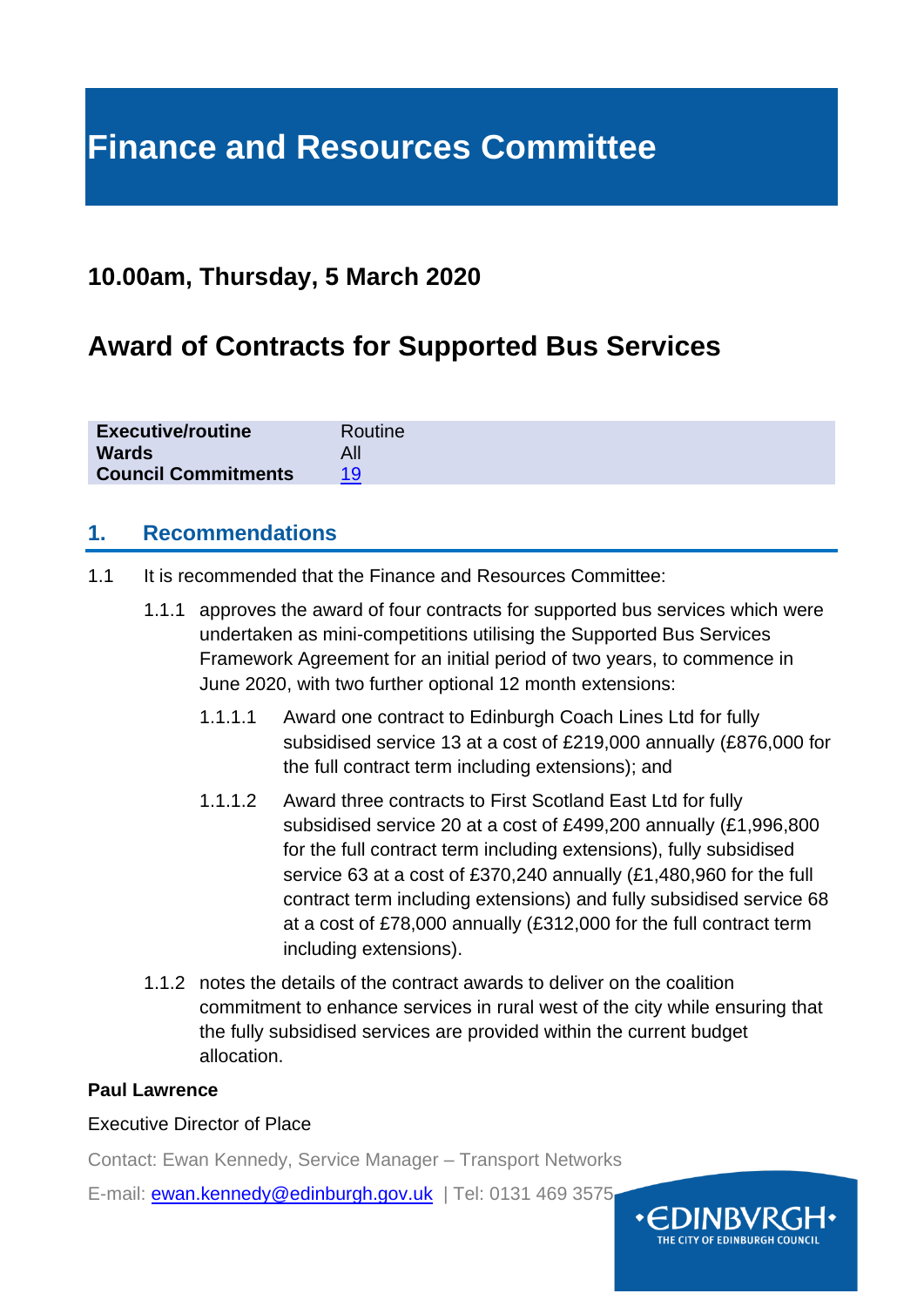**Report**

# **Award of Contracts for Supported Bus Services**

#### **2. Executive Summary**

2.1 Following approval by [Finance and Resources](https://democracy.edinburgh.gov.uk/CeListDocuments.aspx?CommitteeId=140&MeetingId=2306&DF=12%2f06%2f2018&Ver=2) Committee in June 2018 of a Framework Agreement for the Supply of Supported Bus Services, this report provides the results of a tendering process undertaken to procure new fully subsidised bus services and the measures taken to deliver service improvements within the overall context of the existing budget allocation.

#### **3. Background**

- 3.1 On 12 June 2018, a Framework Agreement for the Supply of Supported Bus Services in the city was approved by Finance and Resources Committee. The Framework Agreement compiled a list of transport providers eligible to bid to operate future routes via mini-competitions to achieve best value for the Council.
- 3.2 In March 2019 meetings were held with a number of Community Councils to help gather feedback regarding existing bus service provision and inform the procurement process.
- 3.3 To deliver on the coalition commitment to enhance bus service provision in the south west of the city, Framework suppliers were invited to provide costs for different route options in this part of the capital to determine overall affordability.
- 3.4 This report provides the outcomes of the tendering process and due to the overall amount of the contract awards, as required by Council Standing Orders, Committee are asked to approve these. In addition, it also highlights the improvements to service in the south west of the city and the measures taken to deliver these within the current Supported Services budget allocation.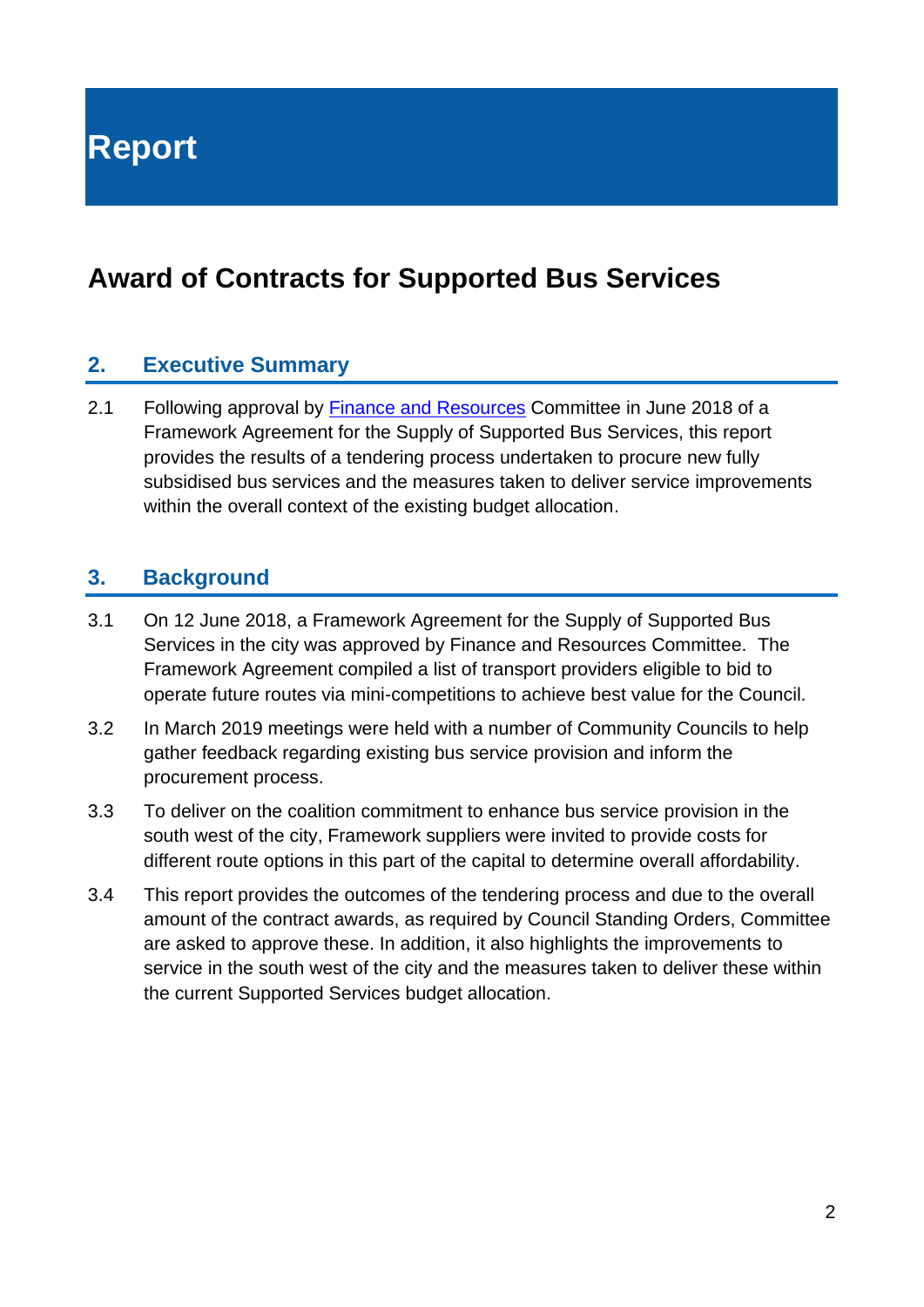### **4. Main report**

- 4.1 The Council funds supported bus routes, principally for reasons of social inclusion and the support of local communities to enhance public transport connectivity, accessibility, and encourage modal shift to a more sustainable method of travel. Supported bus services perform an important function by filling in gaps in the commercial bus network.
- 4.2 The current annual budget allocation for the provision of all supported bus services stands in the region of £1.549m. This amount includes an additional £250,000 allocated to enhance provision in rural west Edinburgh and options to provide residents in Currie and Balerno improved connectivity to St John's Hospital in Livingston and improved interchange connectivity to the city centre for residents of Ratho were included in the tender documents.
- 4.3 This amount provides financial subsidy for a combination of stand-alone routes, cross boundary services, and service enhancements such as timetable frequency enhancements.
- 4.4 Between 16 October and 18 December 2019, the Council conducted five separate mini competitions for fully subsidised separate bus contracts requiring renewal on the Public Contracts Scotland (PCS) website inviting bids of the seven providers listed in the Framework Agreement for Supported Bus Services. Details of the existing routes are shown below:
	- 4.4.1 Service 13 (Findlay Gardens to Quarry Retail Park);
	- 4.4.2 Service 20 (Chesser to Gyle);
	- 4.4.3 Service 20 (Ratho Village);
	- 4.4.4 Service 63 (Queensferry to Riccarton); and
	- 4.4.5 Service 68 (Gyle Centre to Turnhouse).
- 4.5 Whilst providers were asked to price all routes on a like for like basis, to respond to community feedback for improved connectivity, providers were asked to provide costs for the additional options outlined below:
	- 4.5.1 A single combined Service 20 (Chesser to Ratho Village) and an option including a route extension to include a stop at Ingliston Park and Ride so that residents of Ratho would have enhanced interchange options to bus and tram to the city centre; and
	- 4.5.2 Service 63 (Extend to Balerno Terminus).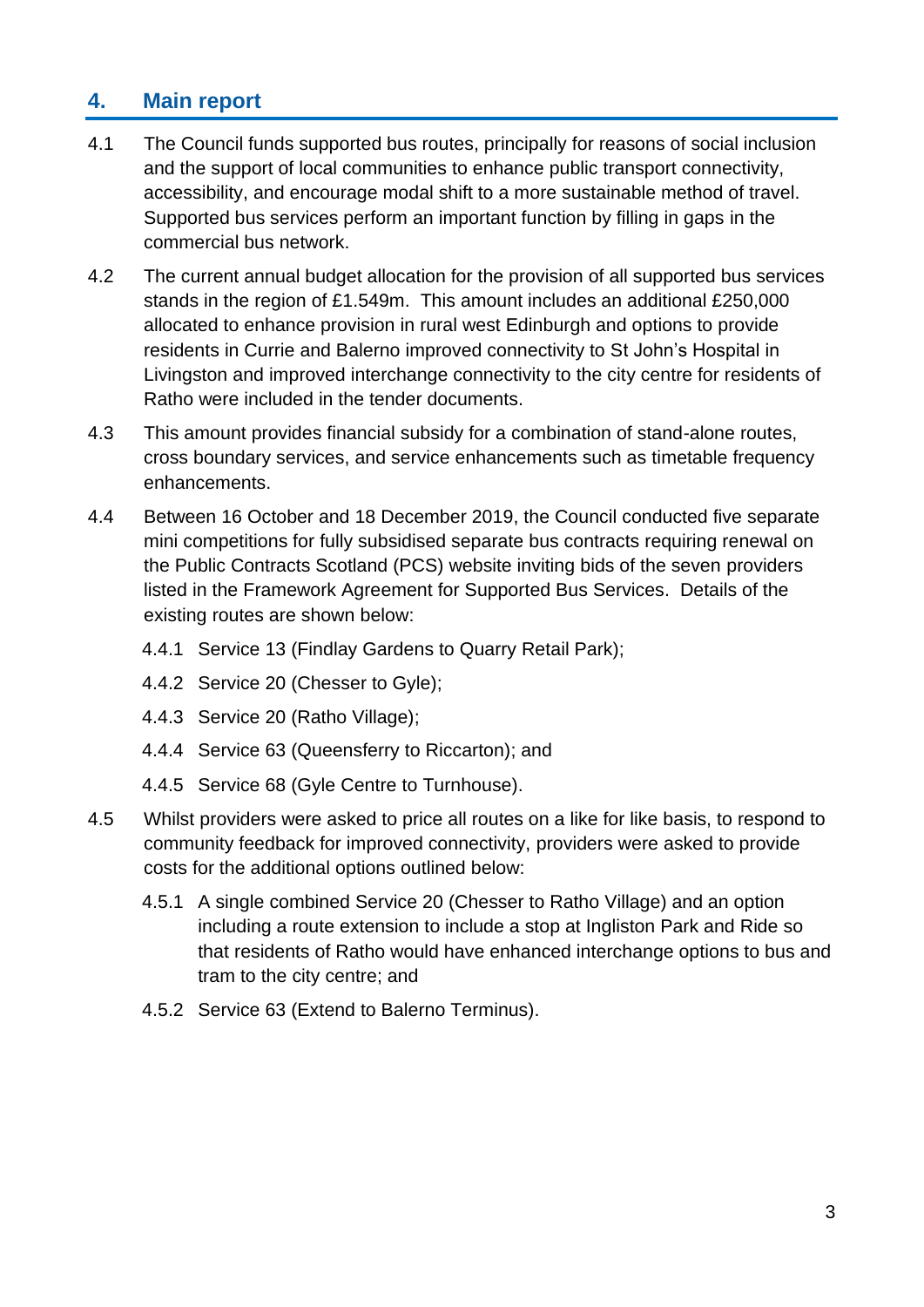- 4.6 Tenders were received from five providers. The bids were evaluated on the basis of the most economically advantageous tender (MEAT), with a weighting of 70% for price and 30% for quality. This weighting was agreed on the understanding that a greater emphasis towards price at the mini-competition stage is appropriate to highlight commerciality and the need to obtain best value given the higher percentage given to quality to gain entry to the Framework Agreement.
- 4.7 A summary of tendering and the tender evaluation process is attached at Appendix 1.
- 4.8 The contracts will be managed by officers within the Public Transport section of Place who will track benefits and monitor key performance indicators.

### **5. Next Steps**

5.1 Subject to approval, it is anticipated that the new services will be operational, following the required 77 day registration period required by the Traffic Commissioner, in June 2020.

#### **6. Financial impact**

- 6.1 The current revenue budget for supported bus services is an estimated £1.549m per annum.
- 6.2 The contracts which are to be awarded within this report are for a combined total of £1,166,440 per annum.
- 6.3 As the prices submitted confirmed that cost savings could be obtained, the options to include the Ingliston and Balerno extensions could be delivered within budget limits delivering good value to the Council when considered in the context of the enhancements to the Services 20 and 63.
- 6.4 The estimated total cost of all supported service provision including the planned enhancements for the Services 20 and 63 is around £1.539m per annum.
- 6.5 It is intended to review funding contributions currently provided for service enhancements with Lothian Buses to explore potential future cost savings.
- 6.6 The costs associated with procuring these contracts are estimated to be between £10,001 to £20,000.

#### **7. Stakeholder/Community Impact**

7.1 Input from local communities including meetings with Community Councils in March 2019, helped shape the options that bus operators were asked to provide costings for to the Council.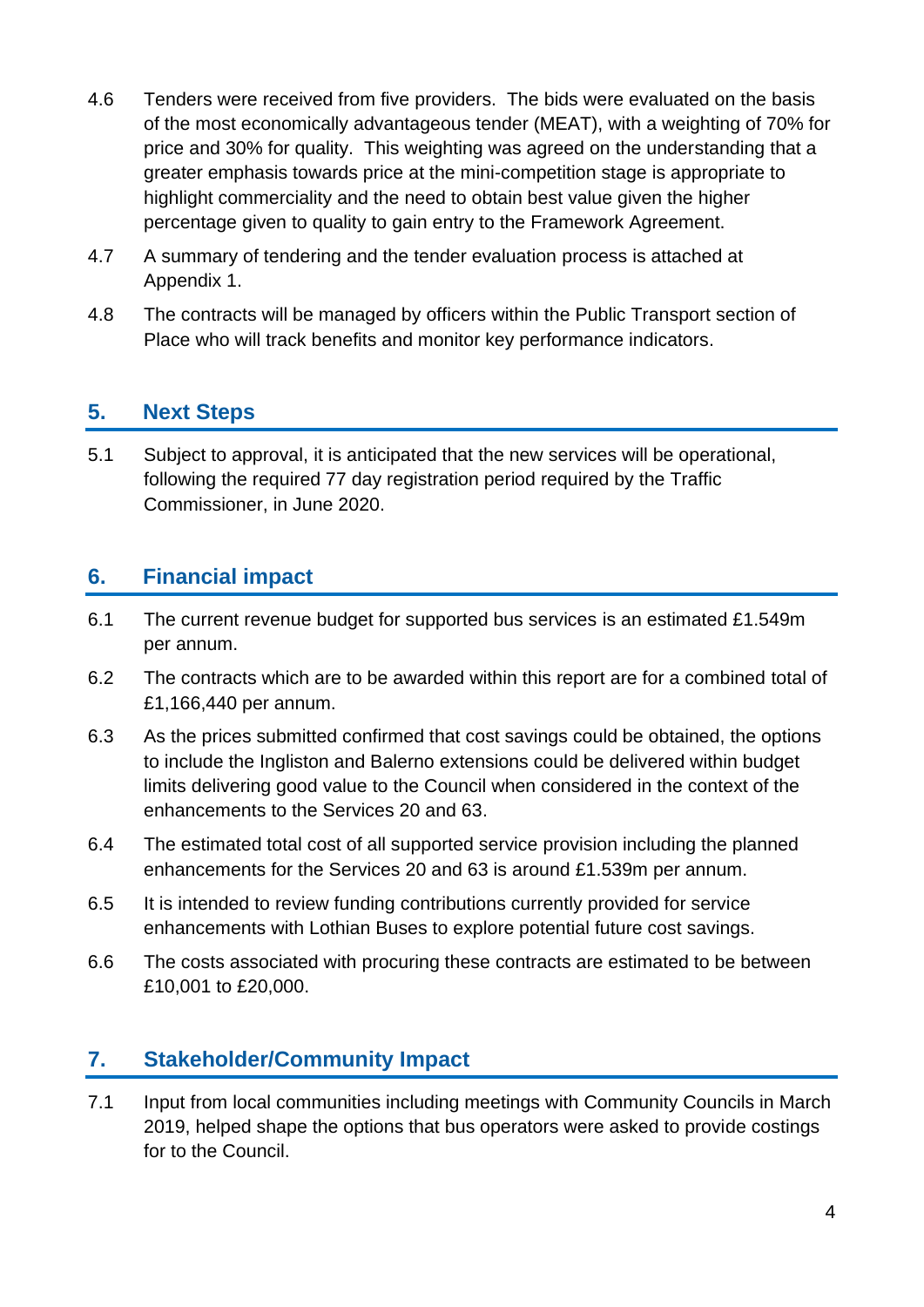- 7.2 Financially supporting bus services has positive impacts by making public transport available for a variety of groups including the elderly, disabled, ethnic minorities, those on low incomes or unemployed, and those in urban peripheries or more rural environments to enhance inclusion, accessibility and mobility.
- 7.3 As part of the Terms and Conditions for Supported Bus Services, the Council requires operators to deploy fully accessible and environmentally friendly vehicles on supported routes to contribute to ease of access for all and better air quality and reductions in carbon emissions to help deliver a healthier environment.
- 7.4 The Council's Low Emission Zone (LEZ) proposals and associated vehicle requirements were highlighted to operators as part of the tendering process and submissions were costed accordingly.
- 7.5 By way of Community Benefits achieved in respect of these contracts, First Scotland East Ltd have committed to providing educational bus tours for primary and secondary pupils or voluntary groups on their Bright Bus Tours of Historic Edinburgh and the provision of a bus as a mobile community centre outreach project, whilst Edinburgh Coach Lines Ltd have committed to providing local community sponsorship.

## **8. Background reading/external references**

8.1 Framework Agreement for Supported Bus Services report (F&R Committee Tuesday 12 June 2018 on CPOL.

# **9. Appendices**

9.1 Appendix 1 – Summary of Tendering and Tender Evaluation Process.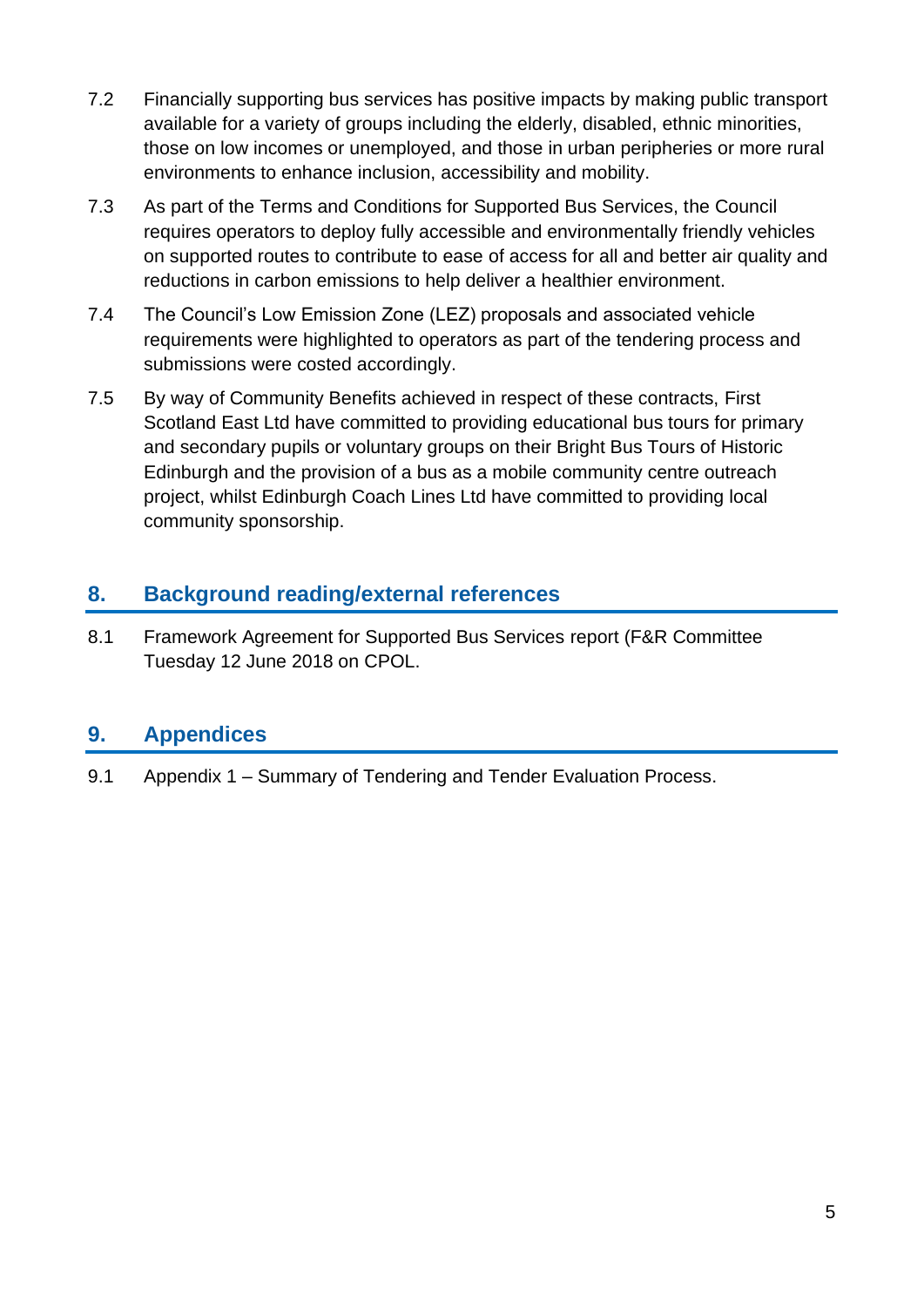# **Appendix 1 – Summary of Tendering and Tender Evaluation Process**

| <b>Contract</b>                                              | Supported Bus Services - Service 13 Findlay Gardens to Quarry<br><b>Retail Park</b>                                                                                                                                                                                                               |  |  |
|--------------------------------------------------------------|---------------------------------------------------------------------------------------------------------------------------------------------------------------------------------------------------------------------------------------------------------------------------------------------------|--|--|
| <b>Contract Period</b>                                       | Two years, to commence in June 2020, with two further optional 12<br>month extensions $(2 + 1 + 1)$                                                                                                                                                                                               |  |  |
| <b>Estimated Contract</b><br>Value (including<br>extensions) | £876,000.00                                                                                                                                                                                                                                                                                       |  |  |
| <b>Procurement Route</b><br>Chosen                           | Mini competition utilising the Supported Bus Services Framework<br>Agreement                                                                                                                                                                                                                      |  |  |
| <b>Tenders Returned</b>                                      | Four                                                                                                                                                                                                                                                                                              |  |  |
| Name of<br>Recommended<br>Supplier                           | Edinburgh Coach Lines Ltd                                                                                                                                                                                                                                                                         |  |  |
| <b>Price / Quality Split</b>                                 | 30% Quality<br><b>70% Cost</b>                                                                                                                                                                                                                                                                    |  |  |
|                                                              | This weighting was agreed on the understanding that a greater<br>emphasis towards price at the mini-competition stage is appropriate<br>to highlight commerciality and the need to obtain best value given the<br>higher percentage given to quality to gain entry to the Framework<br>Agreement. |  |  |
|                                                              | Replicate Existing Route - 55%<br>Sustainability - 20%                                                                                                                                                                                                                                            |  |  |
|                                                              |                                                                                                                                                                                                                                                                                                   |  |  |
| Business Continuity - 15%                                    |                                                                                                                                                                                                                                                                                                   |  |  |
|                                                              | Community Benefits - 10%                                                                                                                                                                                                                                                                          |  |  |
| <b>Evaluation Team</b>                                       | Three Council Officers from Public Transport Team                                                                                                                                                                                                                                                 |  |  |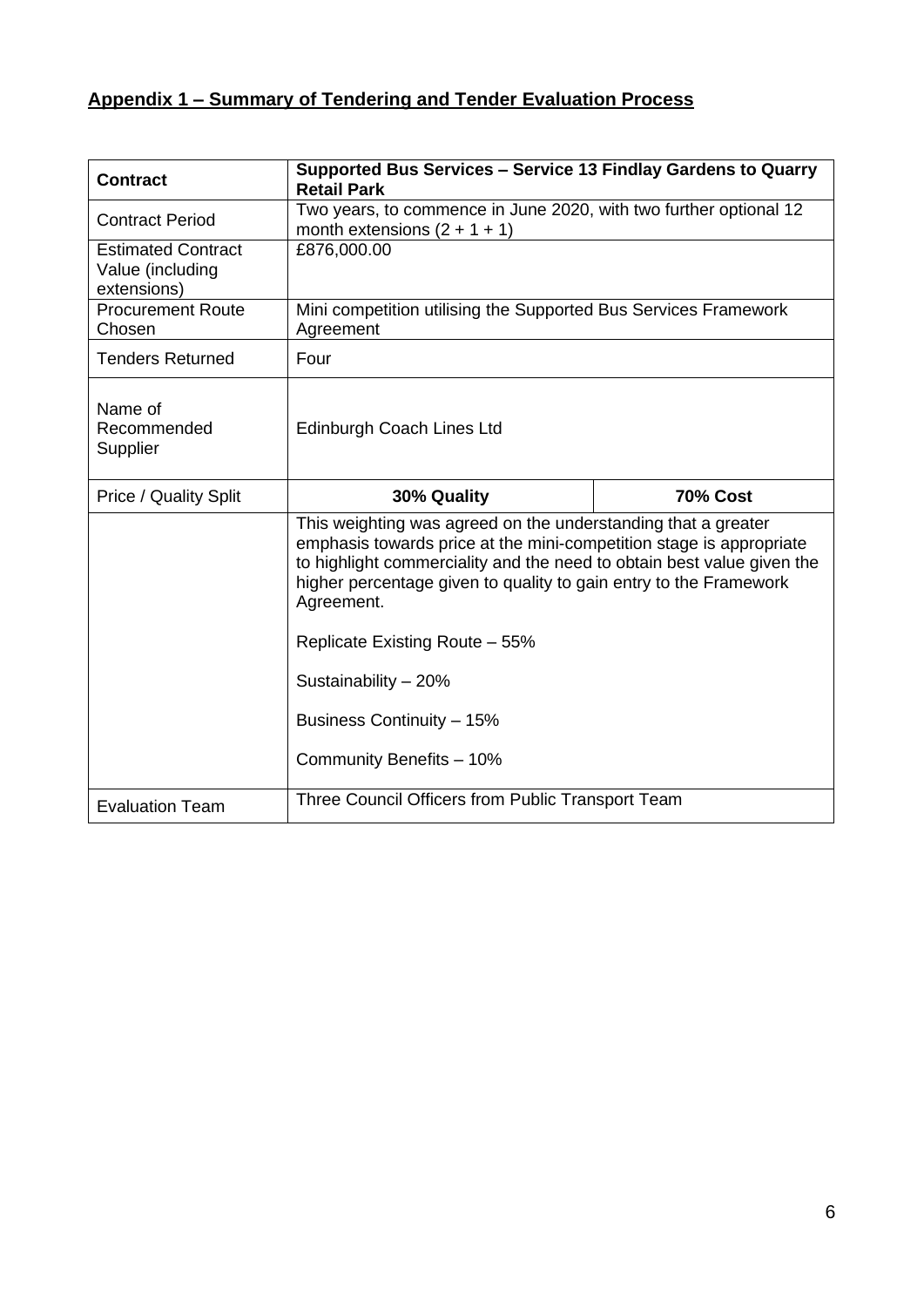| <b>Contract</b>                                              | Supported Bus Services - Service 20 Chesser to Ratho Village<br>including extension to Ingliston Park & Ride (Option 2)                                                                                                                                                                                                                                                                        |                 |  |
|--------------------------------------------------------------|------------------------------------------------------------------------------------------------------------------------------------------------------------------------------------------------------------------------------------------------------------------------------------------------------------------------------------------------------------------------------------------------|-----------------|--|
| <b>Contract Period</b>                                       | Two years, to commence in June 2020, with two further optional 12<br>month extensions $(2 + 1 + 1)$                                                                                                                                                                                                                                                                                            |                 |  |
| <b>Estimated Contract</b><br>Value (including<br>extensions) | £1,996,800.00                                                                                                                                                                                                                                                                                                                                                                                  |                 |  |
| <b>Procurement Route</b><br>Chosen                           | Mini competition utilising the Supported Bus Services Framework<br>Agreement                                                                                                                                                                                                                                                                                                                   |                 |  |
| <b>Tenders Returned</b>                                      | One                                                                                                                                                                                                                                                                                                                                                                                            |                 |  |
| Name of<br>Recommended<br>Supplier                           | <b>First Scotland East Ltd</b>                                                                                                                                                                                                                                                                                                                                                                 |                 |  |
| <b>Price / Quality Split</b>                                 | 30% Quality                                                                                                                                                                                                                                                                                                                                                                                    | <b>70% Cost</b> |  |
|                                                              | This weighting was agreed on the understanding that a greater<br>emphasis towards price at the mini-competition stage is appropriate<br>to highlight commerciality and the need to obtain best value given the<br>higher percentage given to quality to gain entry to the Framework<br>Agreement.<br>Option 2 Chesser to Ratho Village including extension to Ingliston<br>Park and Ride - 55% |                 |  |
|                                                              | Sustainability - 20%                                                                                                                                                                                                                                                                                                                                                                           |                 |  |
|                                                              | Business Continuity - 15%                                                                                                                                                                                                                                                                                                                                                                      |                 |  |
| Community Benefits - 10%                                     |                                                                                                                                                                                                                                                                                                                                                                                                |                 |  |
| <b>Evaluation Team</b>                                       | Three Council Officers from Public Transport Team                                                                                                                                                                                                                                                                                                                                              |                 |  |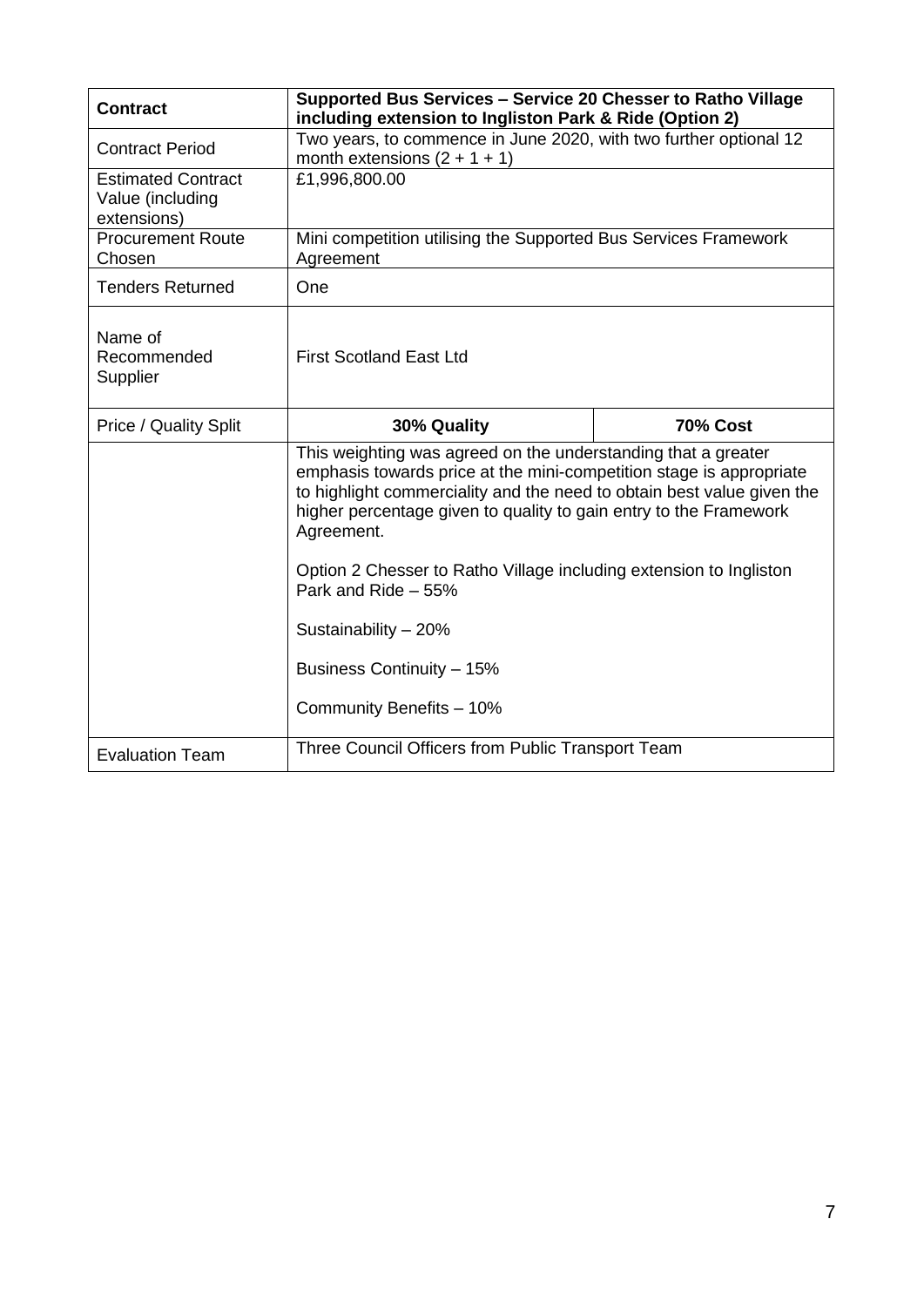| <b>Contract</b>                                              | Supported Bus Services - Service 63 Queensferry to Riccarton<br>including extension to Balerno Terminus (Option 2)                                                                                                                                                                                                                                                                                                                                                       |                 |  |
|--------------------------------------------------------------|--------------------------------------------------------------------------------------------------------------------------------------------------------------------------------------------------------------------------------------------------------------------------------------------------------------------------------------------------------------------------------------------------------------------------------------------------------------------------|-----------------|--|
| <b>Contract Period</b>                                       | Two years, to commence in June 2020, with two further optional 12<br>month extensions $(2 + 1 + 1)$                                                                                                                                                                                                                                                                                                                                                                      |                 |  |
| <b>Estimated Contract</b><br>Value (including<br>extensions) | £1,480,960.00                                                                                                                                                                                                                                                                                                                                                                                                                                                            |                 |  |
| <b>Procurement Route</b><br>Chosen                           | Mini competition utilising the Supported Bus Services Framework<br>Agreement                                                                                                                                                                                                                                                                                                                                                                                             |                 |  |
| <b>Tenders Returned</b>                                      | Two                                                                                                                                                                                                                                                                                                                                                                                                                                                                      |                 |  |
| Name of<br>Recommended<br>Supplier                           | <b>First Scotland East Ltd</b>                                                                                                                                                                                                                                                                                                                                                                                                                                           |                 |  |
| <b>Price / Quality Split</b>                                 | 30% Quality                                                                                                                                                                                                                                                                                                                                                                                                                                                              | <b>70% Cost</b> |  |
|                                                              | This weighting was agreed on the understanding that a greater<br>emphasis towards price at the mini-competition stage is appropriate<br>to highlight commerciality and the need to obtain best value given the<br>higher percentage given to quality to gain entry to the Framework<br>Agreement.<br>Option 2 Queensferry to Riccarton including extension to Balerno<br>Terminus - 55%<br>Sustainability - 20%<br>Business Continuity - 15%<br>Community Benefits - 10% |                 |  |
| <b>Evaluation Team</b>                                       | Three Council Officers from Public Transport Team                                                                                                                                                                                                                                                                                                                                                                                                                        |                 |  |
|                                                              |                                                                                                                                                                                                                                                                                                                                                                                                                                                                          |                 |  |